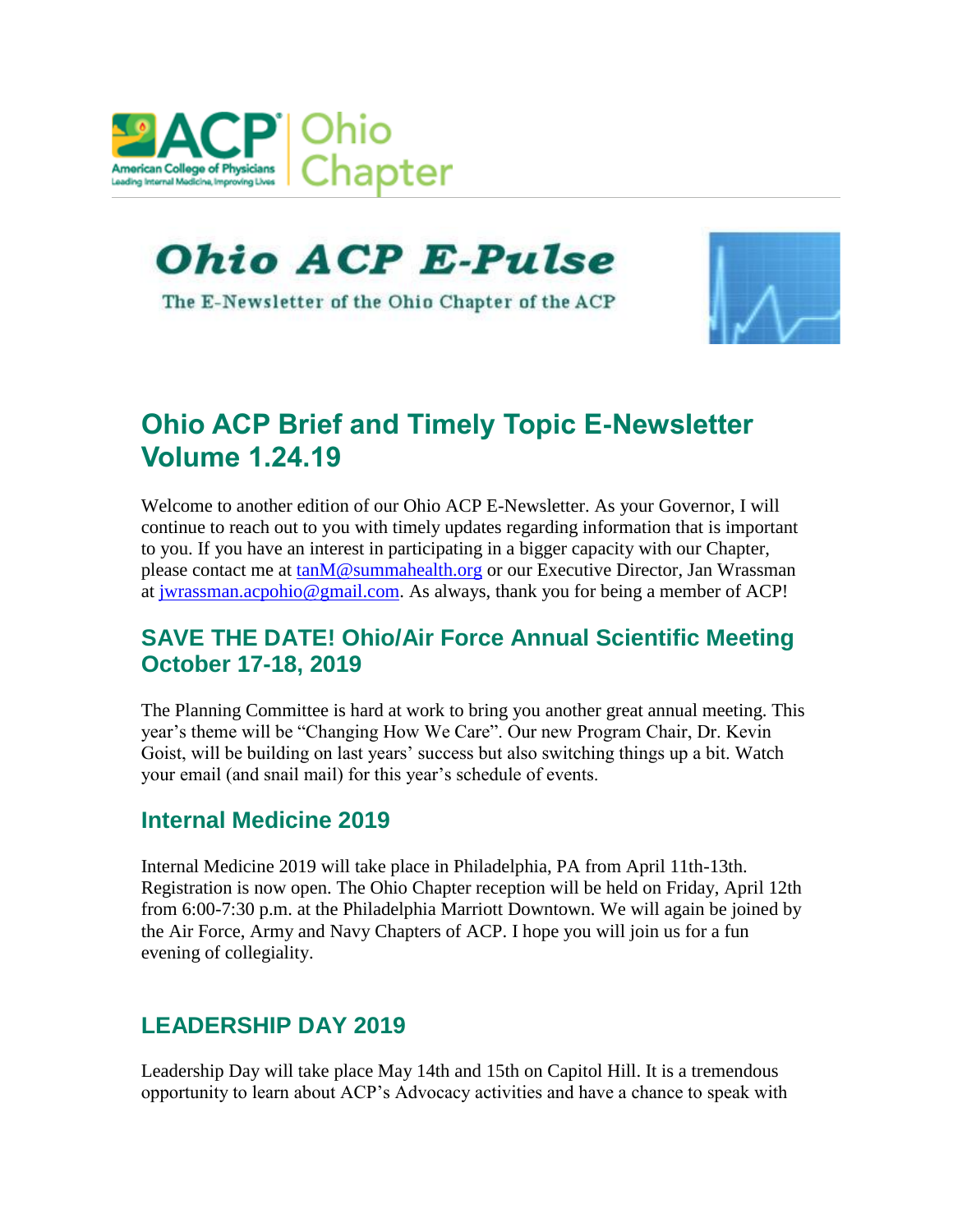Representatives and staff about College concerns. This year we are proud to announce that we will be sponsoring grants for up to two medical students from each school to attend. Each grant will be in the amount of \$750. **Students will be chosen by their school and must be members to attend.** More details will be forthcoming but if you are interested in attending, please contact Jan Wrassman with questions.

#### **Member Highlights**

The Chapter is proud to announce that *Dr. Michael J. Tan* has been elected as a Regent of the College. This is a distinct honor as only two new Regents are elected each year. Dr. Tan will begin his two-year term at the conclusion of Internal Medicine 2019. Please be sure to congratulate Mike when you see him.

We are pleased to announce that *Dr. David Savage* of Cleveland Clinic, has been selected as one of four finalists for the national ACP Innovation Challenge 2019: Fostering Partnerships between Physicians and Families. Dr. Savage will present his innovation at the Internal Medicine conference in April. The winner will be awarded a \$20,000 cash prize and the audience will select an additional awardee to receive \$5,000. Good luck Dr. Savage!

The Ohio Chapter has had two members elected to serve on national council:

*Dr. Ashruta Patel*, Cleveland Clinic, has been elected to serve on the national ACP's Council of Resident/Fellow Members (CRFM). This is a two-year term which will commence with Internal Medicine 2019. Congratulations Dr. Patel!

*Emily Rose*, also of Cleveland Clinic, has been elected to serve on the national ACP's Council of Student Members (CSM). This is a two-year term which will commence with Internal Medicine 2019. Congratulations Emily!

# **New from the National ACP Office**

#### **Volunteers Needed for User Experience Feedback for Online Learning Center**

ACP's Medical Education Division is seeking volunteer members to participate in a brief (10 minute) user-experience feedback session related to web-based education redesign projects. As a thank you for participating, volunteers will receive a beautiful ACPbranded gift!

Volunteers will need a computer with internet access and a phone. Volunteers will need to have a ten-minute window available in January and February 2019, during Monday – Friday, between 9 AM – 5 PM Eastern. Interested volunteers should submit an email to [Mandy Lawless, CME & Education Meetings.](mailto:acpemc@acponline.org) Further instruction will be sent via email